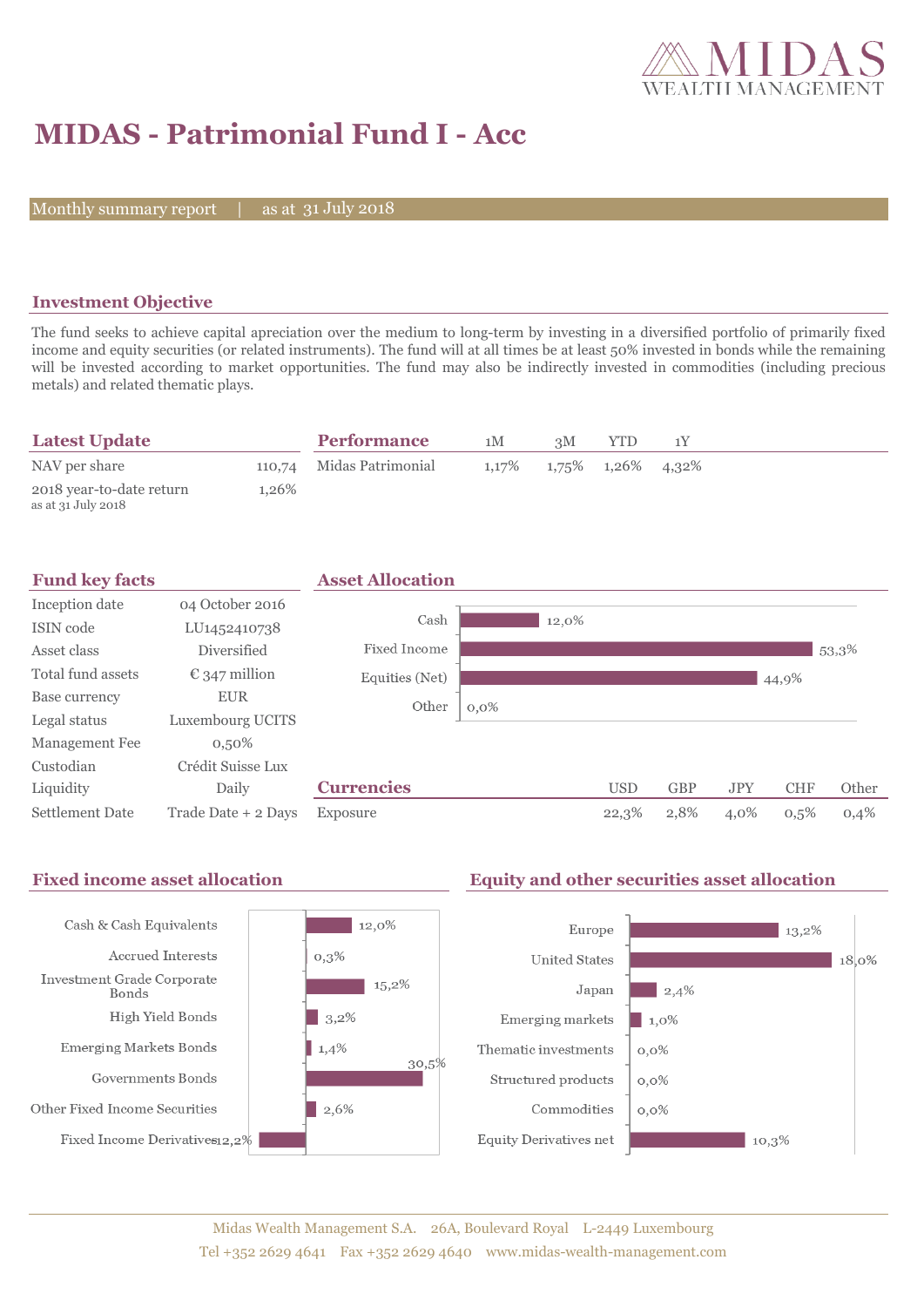

# **MIDAS - Patrimonial Fund I - Acc**

Monthly summary report | as at 31 July 2018

| Top 10 fixed income holdings          | YTM  | Rating     | Weight |
|---------------------------------------|------|------------|--------|
| DEUTSCHLAND REP : DBR 0 1/2 08/15/27  | 0.4% | AAA        | 5,5%   |
| BTPS: BTPS 2 02/01/28                 | 2,8% | <b>BBB</b> | 3,5%   |
| FRANCE O.A.T.: FRTR 0 1/2 05/25/25    | 0,3% | AA         | 3,2%   |
| BTPS: BTPS 1.45 11/15/24              | 2,3% | <b>BBB</b> | 2,7%   |
| AGENCE FRANCAISE : AGFRNC 0 1/8 11/1! | 0,2% | AA         | 2,3%   |
| HELLENIC T-BILL: GTB 0 10/05/18       | 0,6% | B          | 2,3%   |
| SPANISH GOV'T: SPGB 1.6 04/30/25      | 0,8% | <b>BBB</b> | 1,6%   |
| GAZPROMBANK: GPBRU 3.984 10/30/18     | 0,9% | $BB+$      | 1,4%   |
| SPANISH GOV'T: SPGB 1.4 04/30/28      | 1,4% | <b>NR</b>  | 1,4%   |
| BUNGE FINANCE EU : BG 1.85 06/16/23   | 1,4% | <b>BBB</b> | 1,2%   |
|                                       |      |            |        |

**Fixed income rating breakdown** 



| Top 10 equity holdings<br>Sector |         | <b>Equity sector breakdown</b>                                                                                                                                                                                           |                                                                                                                                                  |  |
|----------------------------------|---------|--------------------------------------------------------------------------------------------------------------------------------------------------------------------------------------------------------------------------|--------------------------------------------------------------------------------------------------------------------------------------------------|--|
| Financials                       | $0,9\%$ | <b>Consumer Discretionary</b><br>13,1%                                                                                                                                                                                   |                                                                                                                                                  |  |
|                                  |         | <b>Consumer Staples</b><br>$9,6\%$                                                                                                                                                                                       |                                                                                                                                                  |  |
| Financials                       | 0,8%    | Energy<br>$5,2\%$                                                                                                                                                                                                        |                                                                                                                                                  |  |
| Materials                        | 0,8%    | Financials<br>15,9%                                                                                                                                                                                                      |                                                                                                                                                  |  |
|                                  |         | Health Care<br>12,6%                                                                                                                                                                                                     |                                                                                                                                                  |  |
|                                  |         |                                                                                                                                                                                                                          |                                                                                                                                                  |  |
|                                  |         |                                                                                                                                                                                                                          |                                                                                                                                                  |  |
|                                  |         |                                                                                                                                                                                                                          |                                                                                                                                                  |  |
|                                  |         |                                                                                                                                                                                                                          |                                                                                                                                                  |  |
|                                  |         |                                                                                                                                                                                                                          |                                                                                                                                                  |  |
|                                  |         | Real Estate<br>4,0%                                                                                                                                                                                                      |                                                                                                                                                  |  |
|                                  |         | Weight<br>Consumer Discretionar 0,8%<br>Information Technolog 0,7%<br>Information Technolog 0,7%<br>Information Technolog 0,7%<br>Consumer Discretionar 0,7%<br>Information Technolog 0,7%<br>Information Technolog 0.7% | <b>Information Technology</b><br>20,3%<br>Industrials<br>11,1%<br>Materials<br>$15,0\%$<br>Telecommunication<br>$\Box$ 2.0%<br>Utilities<br>1,1% |  |

# **Top 5 funds and other holdings**

| La Francaise Sub Debt  | 2,5%    |
|------------------------|---------|
| Amundi Japan TOPIX ETF | 2,4%    |
| MM Convertible Europe  | $1,5\%$ |